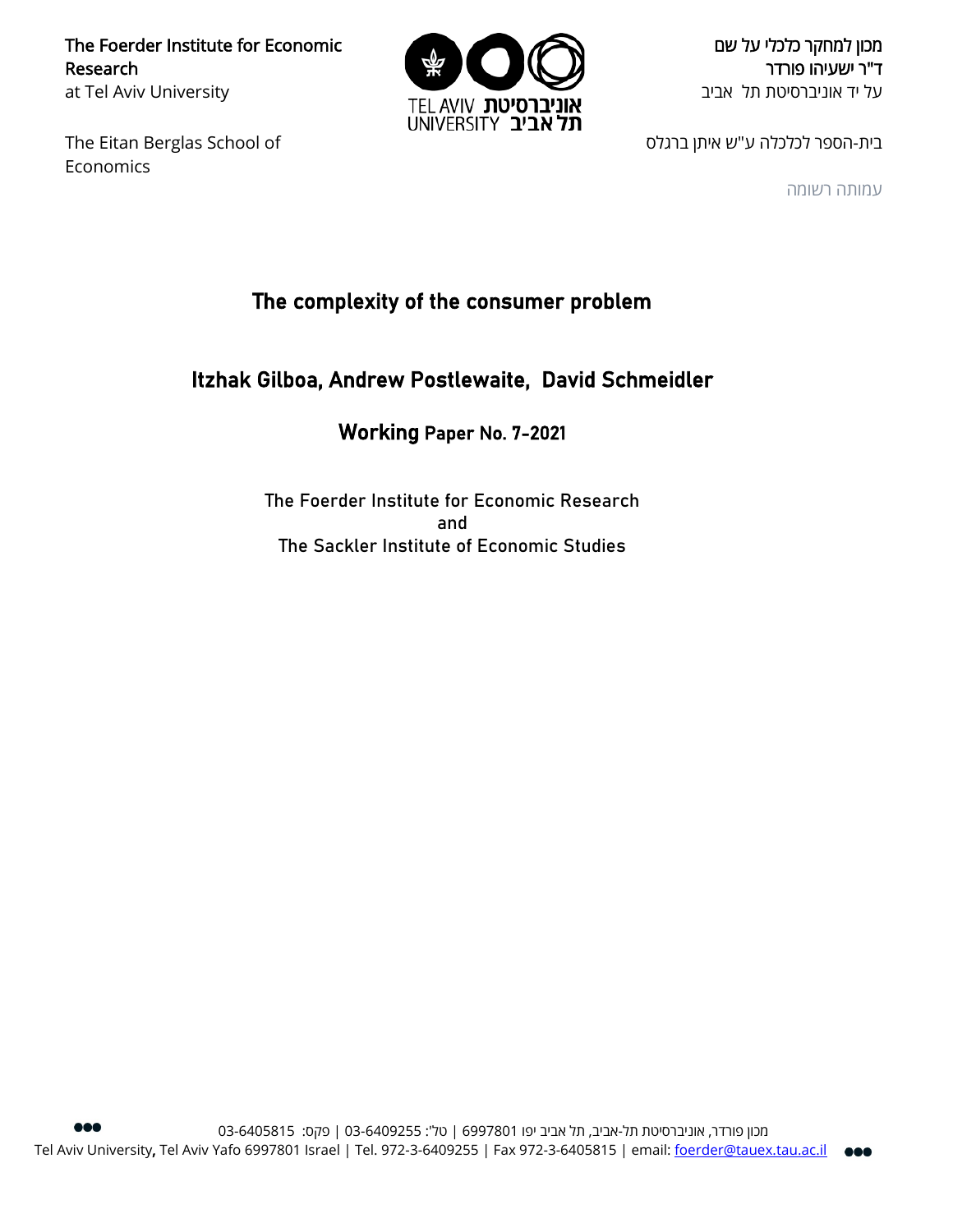Contents lists available at [ScienceDirect](http://www.ScienceDirect.com)

# Research in Economics

journal homepage: [www.elsevier.com/locate/rie](http://www.elsevier.com/locate/rie)

# Research paper The complexity of the consumer problem<sup> $\dot{\mathbf{x}}$ </sup>

Itzhak Gilboa<sup>a,</sup>\*, Andrew Postlewaite<sup>b</sup>, David Schmeidler<sup>c</sup>

<sup>a</sup> *Tel-Aviv University, Tel-Aviv, Israel and HEC, Paris, France*

<sup>b</sup> *University of Pennsylvania, Philadelphia, PA, USA*

<sup>c</sup> *Tel-Aviv University, Tel-Aviv, Israel*

# a r t i c l e i n f o

*Article history:* Received 21 November 2020 Accepted 2 January 2021 Available online 6 January 2021

*Keywords:* Consumer theory Computational complexity Mental accounting

# a b s t r a c t

A literal interpretation of neo-classical consumer theory suggests that the consumer solves a very complex problem. In the presence of indivisible goods, the consumer problem is NP-Hard, and it appears unlikely that it can be optimally solved by a human. Two implications of this observation are that (i) households may imitate each other's choices; (ii) households may adopt heuristics that give rise to the phenomenon of mental accounting.

© 2021 University of Venice. Published by Elsevier Ltd. All rights reserved.

# **1. Introduction**

Economists seem to be in agreement about two basic facts regarding neoclassical consumer theory. The first is that the depiction of the consumer as maximizing a utility function given a budget constraint is a very insightful tool. The second is that this model is probably a poor description of the mental process that consumers go through while making their consumption decisions at the level of specific products.

The first point calls for little elaboration. The neoclassical model of consumer choice is extremely powerful and elegant. It lies at the heart and is probably the origin of "rational choice theory", which has been applied to a variety of fields within and beyond economics. Importantly, utility maximization, as a behavioral model, does not assume that a mental process of maximization actually takes place. And thus, while many writers have commented on the fact that a literal interpretation of the theory does not appear very plausible, economic theory generally adopts the "as if" interpretation of constrained utility maximization, thus rendering the second point largely irrelevant.

However, recent literature in psychology, decision theory, and economics is replete with behavioral counter-examples to the utility maximization paradigm, showing that the theory has many failures even when interpreted as a mere description of behavior. These include direct violations of explicit axioms such as transitivity or Independence of Irrelevant Alternatives, as well as examples that violate implicit assumptions, such as the independence of reference points or the fungibility of money (see [Kahneman](#page-8-0) and Tversky, 1979; Kahneman and Tversky, 1984; Thaler, 1980; Thaler, 1985, and others).







 $*$  We wish to thank Bill Brainard, Hanming Fang, and Gabi Gayer for discussions and comments. Gilboa gratefully acknowledges ISF Grant 1077/17, the Investissements d'Avenir ANR -11- IDEX-0003 / Labex ECODEC no. ANR - 11-LABX-0047, the AXA Chair for Decision Sciences at HEC and the Foerder Institute at Tel-Aviv University. Postlewaite gratefully acknowledges support from the NSF.

Corresponding author.

*E-mail addresses:* [tzachigilboa@gmail.com](mailto:tzachigilboa@gmail.com) (I. Gilboa), [apostlew@econ.sas.upenn.edu](mailto:apostlew@econ.sas.upenn.edu) (A. Postlewaite).

<sup>1090-9443/© 2021</sup> University of Venice. Published by Elsevier Ltd. All rights reserved.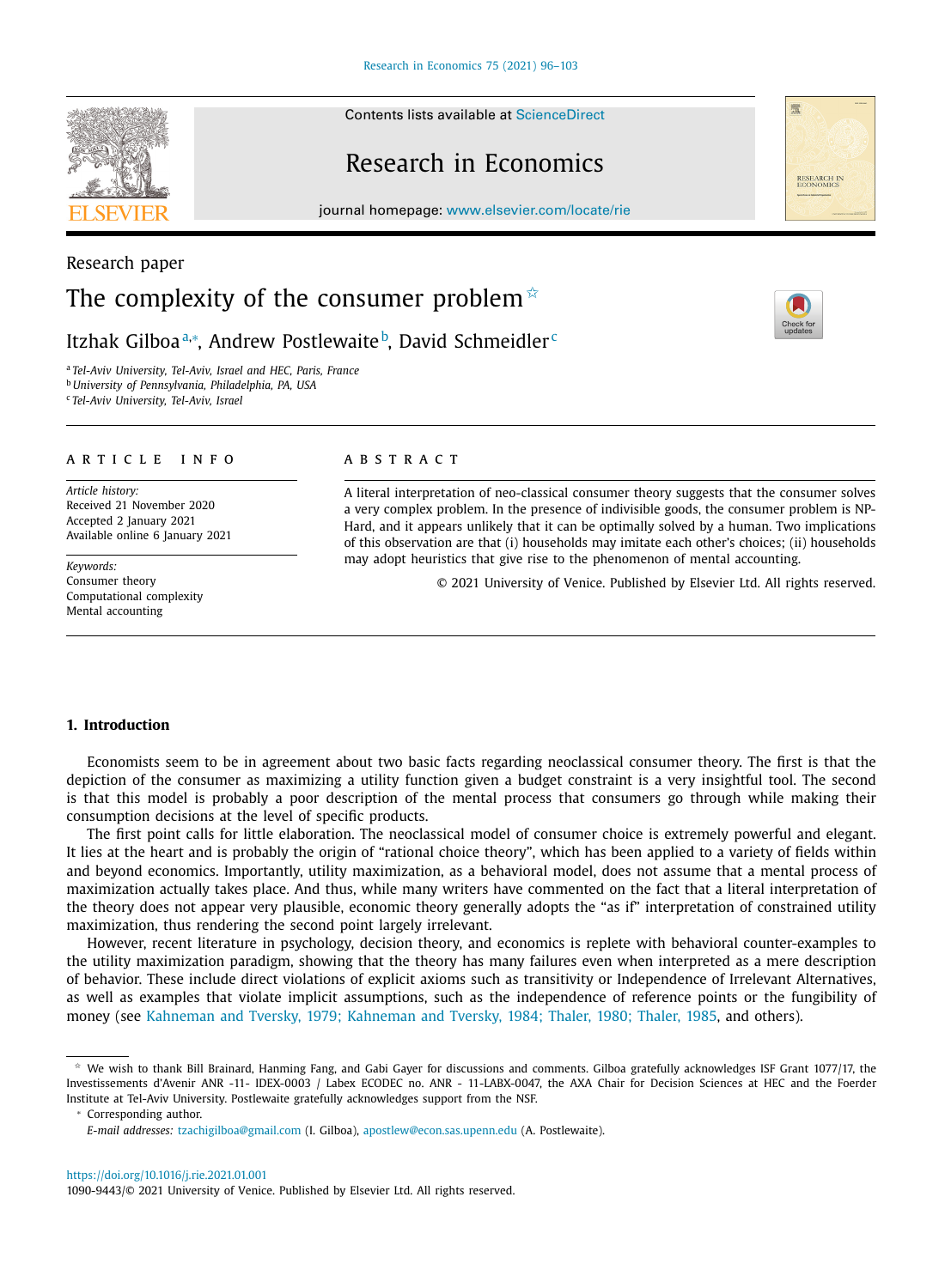In this paper we point at a stylized fact that is also incompatible with the classical model of consumer behavior. We provide an example that suggests that consumers are not aware of all the possible bundles they may choose among. We argue that this limited awareness cannot be dismissed as a mere mistake, due to the vast set of possibilities. In order to support this argument we discuss formal complexity results, which suggest that this type of "bounded rationality" is inherent to consumers' decisions in an affluent society. We then introduce two implications of these results.

#### *1.1. A difficulty with optimization*

In this paper we focus on one specific reason for which the neoclassical model does not always appear to be cognitively plausible, namely, computational complexity. One aspect of the latter is emphasized by the example below. It illustrates the implicit and often dubious assumption that consumers are aware of all the bundles in their budget set.

**Example 1.** Every morning John starts his day in a local coffee place with a caffe latte grande and a newspaper. Together, he spends on coffee and newspaper slightly over \$3 a day. He then takes public transportation to get to work. One day Mary joins John for the morning coffee, and he tells her that he dislikes public transportation, but that he can't afford to buy a car. Mary says that she has just bought a small car, financed at \$99 a month. John sighs and says that he knows that such financing is possible, but that he can't even afford to spend an extra \$99 a month. Mary replies that if he were to give up on the caffe latte and newspaper each morning, he could buy the car. John decides to buy the car and give up on the morning treat.

What did Mary do to change John's consumption pattern? She did not provide him with new factual information. John had been aware of the existence of inexpensive financing for small cars before his conversation with Mary. She also did not provide him with new information about the benefits of a car; in fact, it was John who brought up the transportation issue. Rather than telling John of new facts that he had not known before, Mary was pointing out to him certain consumption bundles that were available to him, but that he had failed to consider beforehand. Indeed, the number of possible consumption bundles in John's budget set is dauntingly large. He cannot possibly be expected to consider each and every one of them. In this case, he failed to ask himself whether he preferred the coffee or the car. Consequently, it would be misleading to depict John as a utility maximizing agent. Such an agent should not change his behavior simply because someone points out to him that a certain bundle is in his budget set.

This example is akin to framing effects (Tversky and [Kahneman,](#page-8-0) 1981) in that it revolves around reorganization of existing knowledge. However, our example differs from common examples of framing effects in one dimension: the ability of the consumer to learn from her mistake and to avoid repeating it. Many framing effects will disappear as soon as the decision problem is stated in a formal model. By contrast, the richness of the budget set poses an inherent difficulty in solving the consumer problem. In our example, John didn't fail to consider all alternatives due to a suggestive representation of the problem. We argue that he failed to do so due to the inherent complexity of the problem. Specifically, in [Section](#page-3-0) 2 we prove that, in the presence of indivisible goods, the consumer problem is NP-Complete. This means that deviations from neoclassical consumer theory cannot be dismissed as "mistakes" that can be avoided should one be careful enough. It is practically impossible to avoid these deviations even if one is equipped with the best software and the fastest computers that are available now or in the foreseeable future.

# *1.2. The affluent society <sup>1</sup>*

There are many problems for which utility maximization can be viewed as a reasonable, if admittedly idealized model of the consumer decisions. Consider, for example, a graduate student in economics, who has to survive on a stipend of \$25,000 a year. This is a rather tight budget constraint. Taking into account minimal expenditure on housing and on food, one finds that very little freedom is left to the student. Given the paucity of the set of feasible bundles, it seems reasonable to suggest that the student considers the possible bundles, compares, for instance, the benefit of another concert versus another pair of jeans, and makes a conscious choice among these bundles. When such a choice among relatively few bundles is consciously made, it is plausible that it would satisfy axioms such as transitivity or the weak axiom of revealed preference. The mathematical model of utility maximization then seems a reasonable description of the actual choice process of the student.

Next consider the same student after having obtained a job as an assistant professor. Her tastes may well have changed very little, but her budget is now an order of magnitude larger than it used to be. Housing and food are still important to her, but they are unlikely to constrain her choice in a way that would make her problem computationally easy. In fact, the number of possible bundles she can afford has increased to such an extent that she cannot possibly imagine all alternatives. Should she get box tickets for the opera? Save more money for a Christmas vacation? Buy diamonds? Save for college tuition of her yet-unborn children? For such an individual, it seems that the utility maximization model has lost much of the cognitive appeal it had with a tight budget constraint. Correspondingly, it is far from obvious that her choices satisfy the behavioral axioms of consumer theory.

<sup>&</sup>lt;sup>1</sup> The title of the subsection is that of the well known book by [Galbraith](#page-8-0) (1958).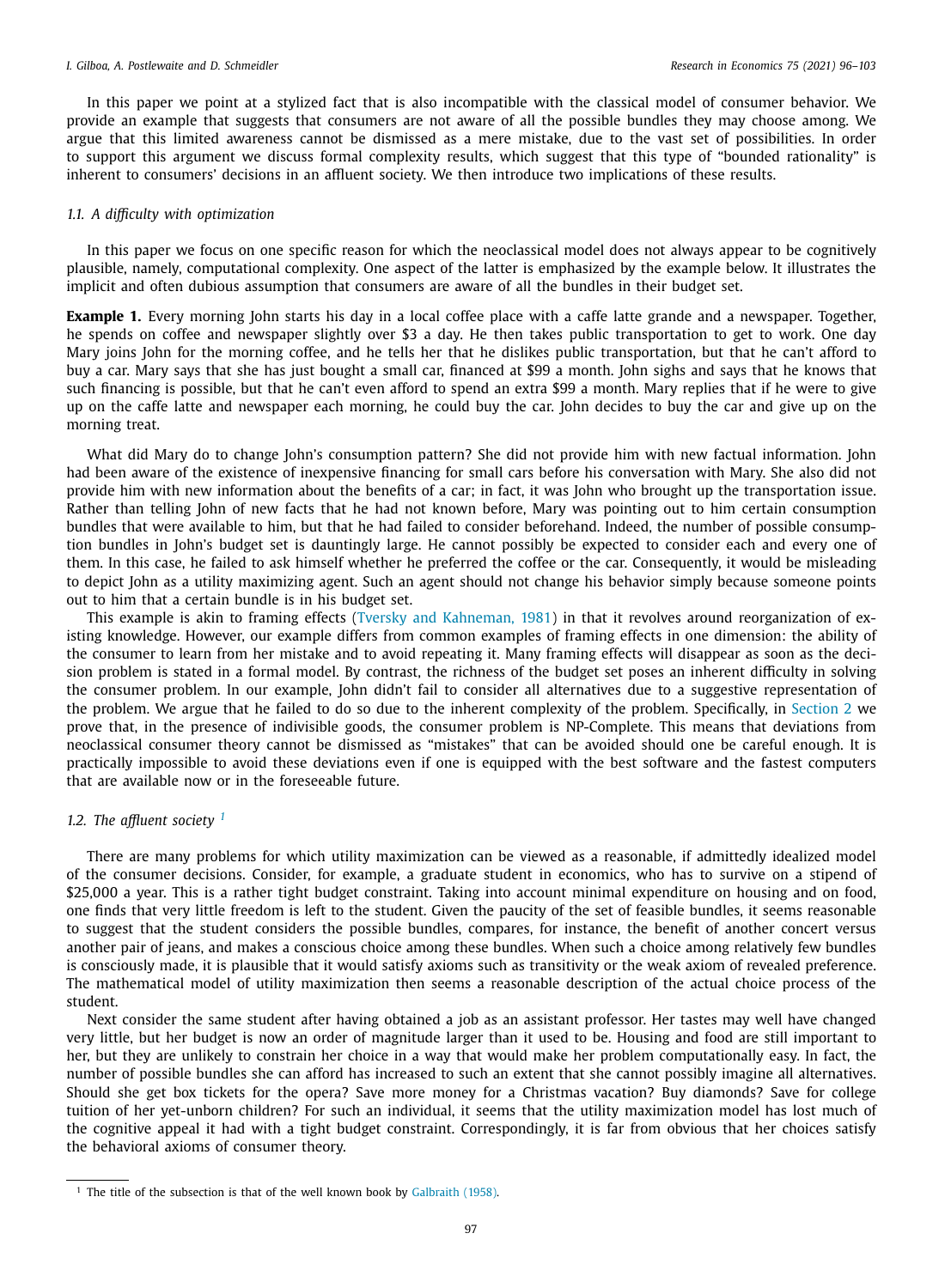<span id="page-3-0"></span>[Galbraith](#page-8-0) (1958) suggested that neoclassical consumer theory was developed with poverty in mind, and he pointed out the need to develop alternative theories for affluent societies. Without any pretense to have risen to Galbraith's challenge, we offer two building blocks that such a theory might employ.

The rest of this paper is organized as follows. [Section](#page-5-0) 2 states the complexity results. In Section 3 two implications of these results are discussed. [Section](#page-6-0) 4 concludes with a discussion.

### **2. Complexity results**

Many writers have observed that the consumer problem is, intuitively speaking, a complex one. Some (see [MacLeod,](#page-8-0) 1996) have also made explicit reference to the combinatorial aspects of this problem, and to the fact that, when decisions are discrete, the number of possible bundles grows as an exponential function of the parameters of the problem. $2$ However, the very fact that there exist exponentially many possible solutions does not mean that a problem is hard. It only means that a brute-force algorithm, enumerating all possible solutions, will be of (worst-case) exponential complexity. But for many combinatorial problems with an exponentially large set of possible solutions there exist efficient algorithms, whose worst-case time complexity is polynomial. Thus, in order to convince ourselves that a problem is inherently difficult, we need to prove more than that the number of possible solutions grows exponentially in the size of the problem.

In this section we show that, when some goods are indivisible, the consumer problem is "hard" in the sense of NP-Completeness. The term is borrowed from the computer science literature, and can be informally described as follows. A problem is considered to be "easy" ("Polynomial") if there exists an algorithm that solves it in a number of computation steps that is bounded by a polynomial of the input size. It is in "NP" if there exists such a "polynomial" algorithm that can *check* whether a suggested solution is indeed correct, though not necessarily to find one on its own. *NP-Complete* problems are a subset of NP, of which the following conditional statement is true: *if* there were a polynomial algorithm for one of them, *then* there would be one for all problems in NP. Because no polynomial algorithm is known for any NP-Complete problem, despite considerable attention that has been devoted to many of them, it is believed that NP-Complete problems do not have polynomial algorithms. Thus, for an NP-Complete problem it is hard to find a solution, but it is easy to verify a solution as legitimate if one is proposed. In this sense, problems that are NP-Complete present examples of "fact-free learning" : asking an individual whether a certain potential solution is indeed a solution may make the individual aware of it, accept it, and change her behavior as a result. [Aragones](#page-8-0) et al. (2005) show that finding a "best" regression model is an NP-Complete problem, and thus that finding regularities in a given database may result in fact-free learning.

This section shows that, in the presence of indivisible goods, fact-free learning can also occur in the standard consumer problem, arguably the cornerstone of economic theory. Indivisibilities introduce a combinatorial aspect to the problem, and with it the possibility of NP-Completeness. Yet, the complexity of the problem depends on the way its input is encoded. For example, if the utility function is given by a matrix, specifying the utility value for each feasible bundle, the optimization problem is trivial (and can be solved in linear time). Thus, the complexity result hinges on a given formulation of the problem, which is to be judged for its psychological plausibility.

Thus, the vague intuition that it is hard to maximize a utility function over a large budget set is supported by our complexity result. As rational as consumers can possibly be, it is unlikely that they can solve in their minds problems that prove intractable for computer scientists equipped with the latest technology. Correspondingly, it is always possible that a consumer will fail to even consider a bundle that, if pointed out to her, she would consider desirable. It follows that one cannot simply teach consumers to maximize their utility functions. In a sense, this type of violation of utility maximization is more robust than some of the examples of framing effects and related biases. In the example given in the Introduction, John failed to consider a possible bundle that was available to him. After this bundle was pointed out to him by Mary, he could change his behavior and start consuming it. But he had no practical way of considering all consumption bundles, and he could not guarantee himself that in his future consumption decisions he would refrain from making similar omissions.

#### *2.1. Problem 1: products and characteristics*

Consider a consumer who has to choose a bundle composed of *n* products. As a leading example, consider electronic products including mobile phones, hand-held computers, laptop computers, etc. The quantity bought of product *i* is *xi*. The variable  $x_i$  is naturally a non-negative integer. It may simplify the problem to assume that  $x_i$  is either 0 or 1, but, as we shall see, this simplification will be of little help.

There are 1, ... , *m* characteristics, where each product has a certain subset of these characteristics. For example, the characteristics may be the ability to (i) place and accept phone calls; (ii) send and receive text messages; (iii) email; (iv) listen to pre-recorded music; (v) surf the internet; (vi) store files and photos; etc. Thus, a simple mobile phone will have characteristics (i) and (ii), but perhaps not (iii)-(vi). An MP3 device will typically have characteristics (iv) and (vi) but not necessarily (i) or (ii), and so forth.

<sup>2</sup> For example, assume that there are *m* binary decisions, each regarding the purchase of a product at price *p*. With income *I*, the consumer can afford to purchase  $\frac{\tilde{l}}{p}$  products. She therefore has to consider  $\binom{m}{\tilde{p}}$  different bundles. If m is relatively large, this expression is of the order of magnitude of m<sup> $\frac{\tilde{l}}{p}$ </sup>. namely, exponential in *I*.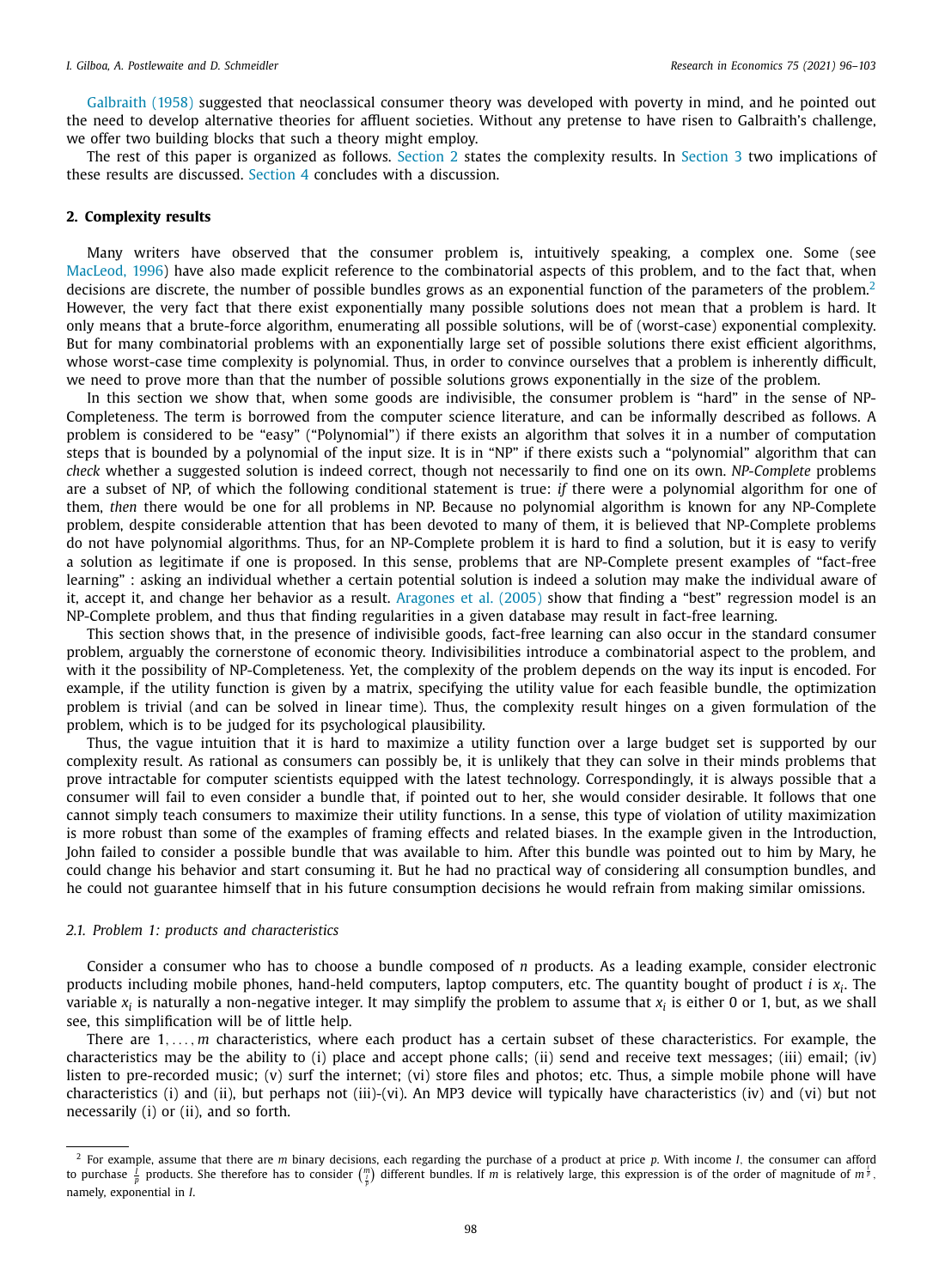Schematically, the product-characteristic matrix may look as follows:

| Products |  |  | Phone Text E-mail Music Internet | Photos |
|----------|--|--|----------------------------------|--------|
|          |  |  |                                  |        |
|          |  |  |                                  |        |
|          |  |  |                                  |        |
|          |  |  |                                  |        |
|          |  |  |                                  |        |

Product *i* has a price *pi*. The consumer's income is *I* > 0. The question is, what is the best combination of products that the consumer can afford to buy at the given prices and income. Let us simplify the problem further by restricting attention to a simple class of utility functions: the consumer has a utility of 1 if for each characteristic she has bought at least one product that has this characteristic, and 0 otherwise. We can think of the consumer as insisting on having the ability to communicate by phone, text, e-mail, as well as to listen to music and store data, etc. According to the matrix in this example, the consumer will be satisfied if she buys products 1 and 4, or, say, 3 and 5, but not if she buys products 2 and 3.

Clearly, one may consider a more general class of utility functions, allowing for more utility levels according to the degree to which the consumer's desires are satisfied. However, even the simple class of functions we consider here suffices for our result.

Let the *Consumer Problem* be: Given natural numbers *n* and *m*, and a matrix of  $n \times m$  entries  $\delta_{ij} \in \{0, 1\}$ , where  $\delta_{ij}$ denotes whether product *i* has characteristic *j*, prices (*pi*)*<sup>i</sup>* and income *I*, can the consumer obtain a level of utility 1?

#### **Claim 1.** *The Consumer Problem is NP-Complete.*

Notice that with *n* products, the consumer might have to consider  $2<sup>n</sup>$  different bundles (restricting attention to quantity that is 0 or 1). While the number of bundles is very large even for moderate values of *n*, this does not imply that the Consumer Problem is difficult**;** as we discussed above, there are problems with exponentially many possible alternatives for which there exist efficient algorithms. Claim 1 states more than a mere counting of the possible solutions. It says that, if there were an algorithm that could solve the Consumer Problem efficiently, there would have been such algorithms to each of the thousands of combinatorial problems that are in the class NP, including many well-studied ones. Consequently, it is plausible that actual consumers, whether they enumerate all possible bundles or not, cannot be guaranteed to solve their budget allocation problem optimally.

We do not prove Claim 1 as it be viewed as a re-interpretation of the problem COVER, which is known to be NP-Complete.<sup>3</sup>

#### *2.2. Problem 2: the classical consumer problem*

Given the result above, it should not surprise us that more complicated problems, allowing for a more general class of maximization problems, are also NP-Complete. Yet, it is worth noting that among these more general problems one can find the neoclassical consumer problem, of maximizing a quasi-concave utility function with a budget constraint. In defining this problem we follow the neoclassical tradition, according to which the various characteristics of the products, as well as the consumer's needs and wants are all encapsulated into the consumer's utility function.<sup>4</sup> Thus, we consider a problem  $P = \langle n, (p_i)_{i \leq n}, I, u \rangle$  whose input is:

 $n \geq 1$  – the number of *products*;

 $p_i \in \mathbb{Z}_+$  *is the price of product*  $i \leq n$ *;* 

 $I \in \mathbb{Z}_+$  *is the consumer's income*; and

 $u:\mathbb{Z}_{+}^{n}\to\mathbb{R}$  is the consumer's *utility* function.

The function *u* is assumed to be given by a well-formed arithmetic formula involving the symbols "*x*1",...,"*xn*"," + ","∗"," - ","/ ",",",",",",")","0",...,"9" with the obvious semantics (and where "" stands for power). As is standard in consumer theory, we assume that this formula, when applied to all of  $\mathbb{R}^n_+$ , defines a continuous, nondecreasing, and quasi-concave function.

Let the *General Consumer Problem be: Given a consumer problem*  $P=\left\langle n,(p_i)_{i\leq n},I,u\right\rangle$  *and an integer*  $\bar u$ *, can the consumer* obtain utility  $\bar{u}$  in *P*?

(That is, is there a vector  $(x_1, ..., x_n) \in \mathbb{Z}_+^n$  such that  $\sum_{i \leq n} p_i x_i \leq I$  and  $u(x_1, ..., x_n) \geq \bar{u}$  ?) We can now state:

**Proposition 1.** *The General Consumer Problem is NP-Complete.*

The relevance of this simple proposition depends on the psychological plausibility of the statement of the problem. Is it natural to think of utility as given by an arithmetic formula? Perhaps it would be more natural to think of the function as given by a complete list of all its values, allowing for perfect generality, but resulting in linear complexity? We believe that this is not the case. The fact that the number of possible bundles grows exponentially fast as a function of the budget (*I*)

<sup>&</sup>lt;sup>3</sup> COVER is defined in the appendix, in the context of the proof of the next result.

<sup>4</sup> See the discussion in [Section](#page-7-0) 4.3 below.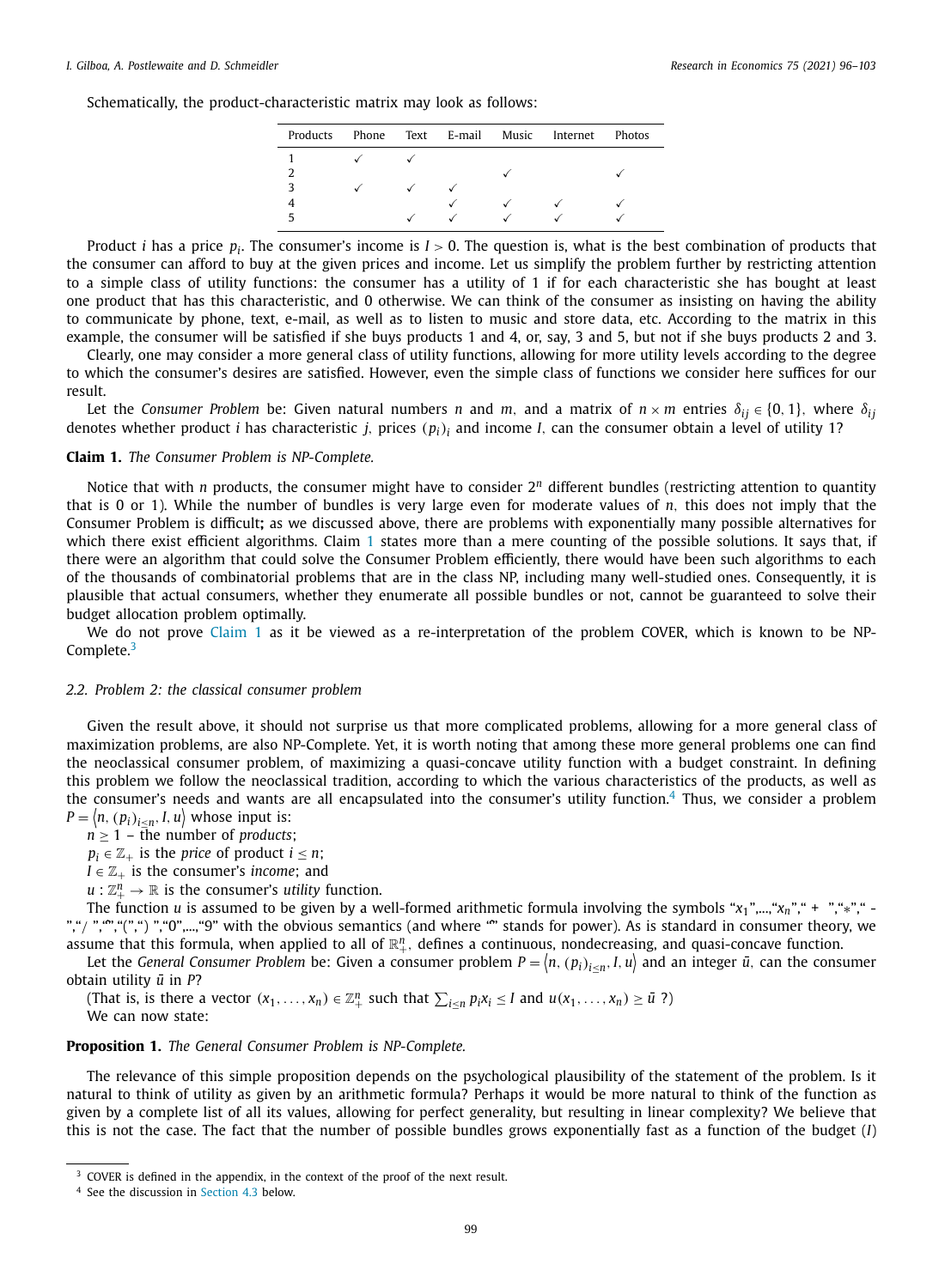<span id="page-5-0"></span>suggests that people do not imagine each and every possible bundle in their feasible set. It seems more plausible to suggest that consumers consider product specifications and use them to "compute" the utility for each bundle. As in the example of electronic gadgets, for each subset of products one can figure out which services (such as phone, texting, e-mail) will be provided. It seems to us that the arithmetic language is relatively intuitive, and, as the proof shows, it can also capture the combinatorial aspects as in Problem 1.

# **3. Implications**

# *3.1. Social learning*

The notion of NP-Completeness is obviously a theoretical concept. Yet, it has two intuitive features: when a problem is NP-Complete, it is hard to *find* a solution for it, but (being in NP) it is not hard to *verify* that a suggested solution is indeed one. In our context, a household may be at a loss looking for a feasible bundle that obtains a given utility level; but it will find it very easy to ascertain that a possible solution does indeed obtain that level. Put differently, it is hard to answer the question, "Am I doing the best I can?" but easy to answer, "Will I be better off imitating X?"

These two features indicate that we should expect to see social learning in consumption behavior, even in the absence of uncertainty and of peer effects. Observe that, if the consumer problem were computationally easy, then each household could solve its own problem optimally and need not be affected by other households' choices. Conversely, if it were hard to find an optimal bundle, but also hard to check whether a suggested bundle yields a higher utility than the household's current choice, imitation of others could be risky. It is the combination of the two features that makes households particularly prone to imitate others: on the one hand, they cannot imagine all possible bundles; on the other, when they see a consumption pattern they can easily see its merits.

If all households were identical, social learning could be viewed as akin to computation by parallel processing: each household could be thought of as a processor that is assigned to check out the utility of a given bundle. If all households could observe each other's choices, a single one that happened to find a high-utility bundle could immediately be followed by all the others. Thus, we could imagine a suggested solution being known by all, where each household can improve upon it, to the benefit of all the others. In this sense, society can be viewed as a multi-processor computer (or a non-deterministic Turing machine). Clearly, learning the optimal solution isn't so simple when households differ. Yet, our model assumes that each households knows (with certainty) whether a suggested bundle is better than the one it currently consumes, and thus social learning can occur even without the households being identical. When there are more similar households to a given one, the latter is more likely to find good solutions by social learning.

Importantly, the reason we suggest here for social learning differs from two prominent reasons, namely, uncertainty and conformism. In reality, households obviously face uncertainty about the utility they would derive from given choices, ranging from housing to vacations, clothing to entertainment (see, for instance, [Goyal,](#page-8-0) 2005). Further, conformism is a powerful determinant of consumer choices (as in [Bernheim,](#page-8-0) 1994). Can these factors be told apart?

Our focus is on unawareness: the type of social learning that we discuss is neither along the lines of "if many people do it, it's probably not bad", nor along the lines of "I don't want to be the only one who doesn't have...". Rather, it is closer to "This has never occurred to me". As a result, the kind of social learning we discuss will depend on the number of other households who adopt a given solution discontinuously at zero: if household *i* does not see any other household *j* that chooses a given solution, household *i* may not even think of this bundle. By contrast, when household *i* observes some other households who consume a given bundle, their exact number does not matter: one is enough to bring the solution into awareness.

Note that the two other reasons for social learning would depend on the number of adopters: if the main reason to imitate others is uncertainty about the utility one derives from a bundle, the more households choose it, the better it is likely to be (though not necessarily in a linear way). Similarly, if peer pressure is the main reason to imitate others, the pressure would increase when there are more of these others who adopt a given solution.

The complexity argument for imitation would therefore be related to discontinuity near zero. In fact, as the example in the Introduction suggests, when unawareness is involved, a household can change its consumption pattern without imitating any other household. It may suffice that the idea is being proposed (as in the case of John and Mary), or that a hypothetical story be told.

#### *3.2. Budgets and mental accounting*

The consumer may try to simplify her problem by a "divide and conquer" approach, allocating her total budget to major categories, and then going down to sub-categories, sub-sub-categories, and so forth. For example, the consumer may first allocate her income between consumption and savings. Consumption may be split into durable and non-durable goods. Expenses on non-durable goods might be divided into food, transportation, entertainment, etc., and each of these items can be further split. (See, for instance, Blundell, 1988; Deaton and [Muellbauer,](#page-8-0) 1980, and [Sabelhaus,](#page-8-0) 1990.) Thus, one may consider a tree whose root represents total income, and every node – an expense on a particular (sub-)category. The consumer can be imagined to make decisions regarding expenses in a top-down manner: she begins at the root of the tree and proceeds downwards, where, at every node, the "budget" for the node is the allocation that was decided upon at the node above.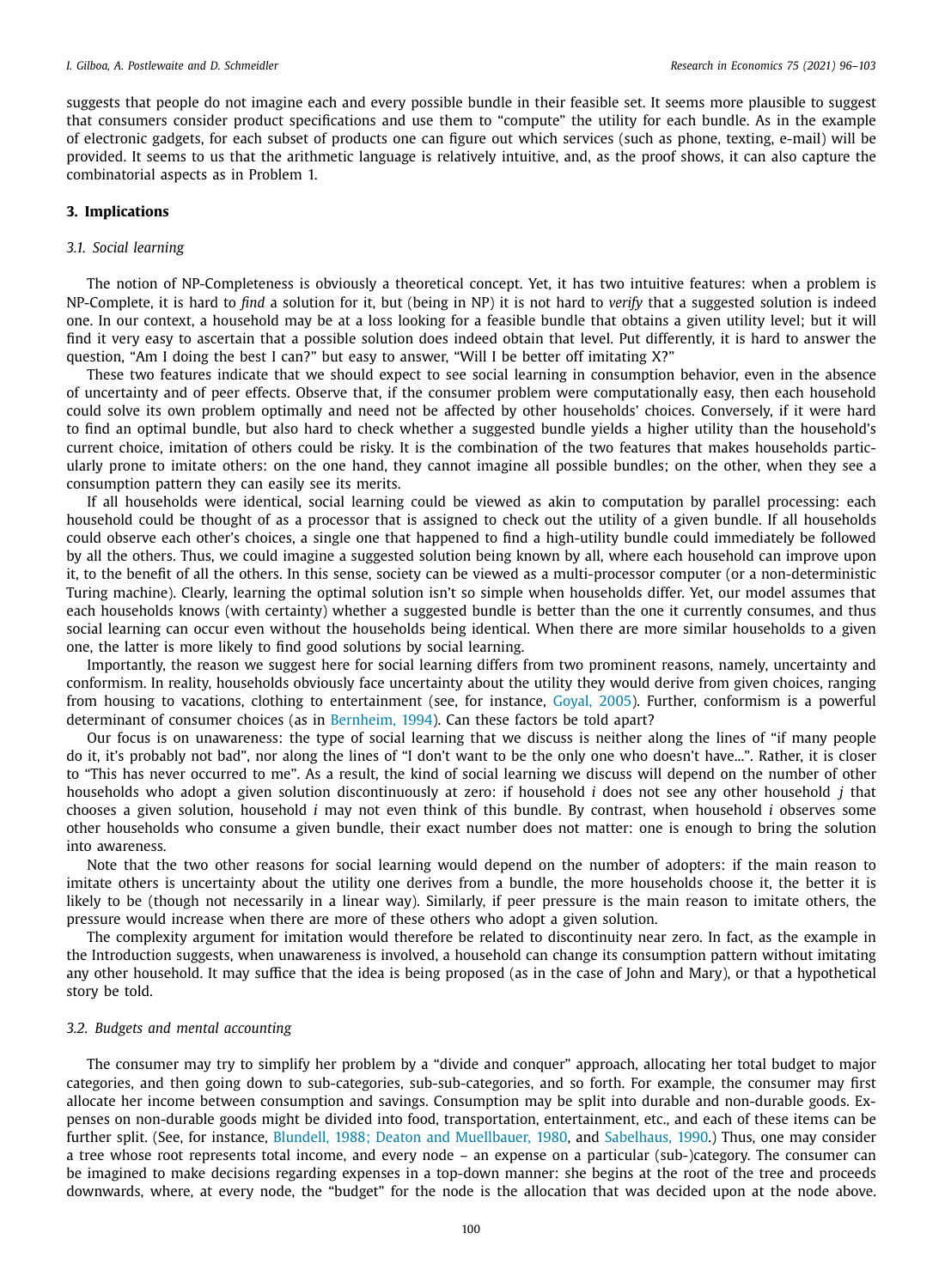<span id="page-6-0"></span>The number of sub-nodes relating to each node may be relatively small, and thus, at each step the consumer faces a lowdimension sub-problem, reminiscent of classroom examples in consumer theory. At the end of the process, the consumer arrives at a budget allocation.

This process is probably the most common mental process that households who plan their expenditures go through. It is also similar to budgeting in organizations. It begs the question, however, how does one divide the budget at a given level without having decided what to do with it and lower levels? How much money should the household allocate to housing, food, transportation etc.?

Several accounts, which are largely compatible with each other, are possible. First, one may suggest that the household has a general idea of the marginal utility it can derive from each category of products. As often happens in complex systems, it can be easier to estimate aggregates than it is to estimate specific variables. This is certainly true of averages of independent random variables, based on laws of large numbers, but also of phenomena that need not be "truly" random, such as weather forecasts. Thus, a person might have a general idea of "how much better off" she will be if she spends another \$100 on communication as opposed to the same amount on food, without getting into the details of which mobile phone contract she would buy or which restaurant she would go to.

Second, one may use rules of thumb in choosing a budget allocation, which are often not available at the level of specific products. For example, one might recall the rule that "At least 30% of your income should be saved" or "One should spend about 30% of disposal income on housing". By contrast, one can't rely on such general rules when it comes to specific products, of which many may be completely novel. Hence, dividing the budget among categories may be an easier task than among products.

Third, the social learning mentioned in the previous subsection may be applied to categories of products. For example, one may obtain some data on average level of savings, or the average expenses on housing and on education by similar households.

Be that as it may, households may find it easier to divide their budgets among a few major categories of expenses than to make specific decisions about each product. And, given such a categories-budget, it is natural to proceed and divide the budget in each category among sub-categories and so forth.

The top-down heuristic may explain phenomena that are referred to as mental accounting (Thaler, 1980; 1985; 2004; Thaler and Shefrin, 1981). To see a simple example, suppose that a [sub-category](#page-8-0) of expenses is split into "standard expenses" and "special events". In this case, the consumer may decide to buy an item if it is considered a birthday gift, but refrain from buying it if it is not associated with any special event. In other words, the top-down approach implies that the same bundle will be viewed differently depending on the categorization used. This would not be the case if the budget allocation graph generated a tree, where the root represents total income, and the leaves – specific products. But if the graph is not a tree, so that a given product can be related to the root by multiple paths, mental accounting can occur.

Thus, we find that computational complexity of the consumer problem may result in mental accounting. Conversely, while mental accounting is certainly a deviation from classical consumer theory, it appears to involve only a very mild form of "bounded rationality". Treating money as if it came from different accounts is not simply a mistake that can be easily corrected. Rather, it is a by-product of a reasonable heuristic adopted to deal with an otherwise intractable problem.

# **4. Discussion**

# *4.1. Unknown utility*

The complexity result presented in [Section](#page-3-0) 2 should be distinguished from the literature on learning one's utility function. Indeed, the psychological literature suggests that people do not seem to be particularly successful in predicting their own well-being as a result of future consumption. Consumers do not excel in "affective [forecasting" \(see](#page-8-0) Kahneman and Snell, 1990, and [Gilbert](#page-8-0) et al., 1998). In other words, agents may be uncertain about their utility functions, and they may learn them through the experience of consumption. In this sense, a consumer is faced with a familiar trade-off between exploration and exploitation: trying new options in order to gain information, and selecting among known options in an attempt to use this information for maximization of well-being.

By contrast, our formulation of the consumer's problem ignores this difficulty. We assume that the utility function is given, as an easily applicable formula, and that, given a particular bundle, there is no uncertainty regarding the utility derived from it. In this context, even in the absence of uncertainty, the consumer's problem is shown to be dauntingly hard to solve. Behaviorally, the two problems are distinct: a consumer who does not know her utility function needs more factual information to learn it, such as a new experience of consumption. But a consumer who faces a complexity problem may learn from simple introspection, without any new facts. For example, in the example discussed in the Introduction, John finds new ways to organize his consumption simply because the availability of a bundle is pointed out to him, without learning from new experiences.

Realistic consumer problems are likely to be burdened with both sources of difficulty: first, the utilities may not be known for many bundles that have not been consumed; second, the number of possible bundles of indivisible goods, coupled with complementarity and substitution between them, make the problem hard to solve even under certainty.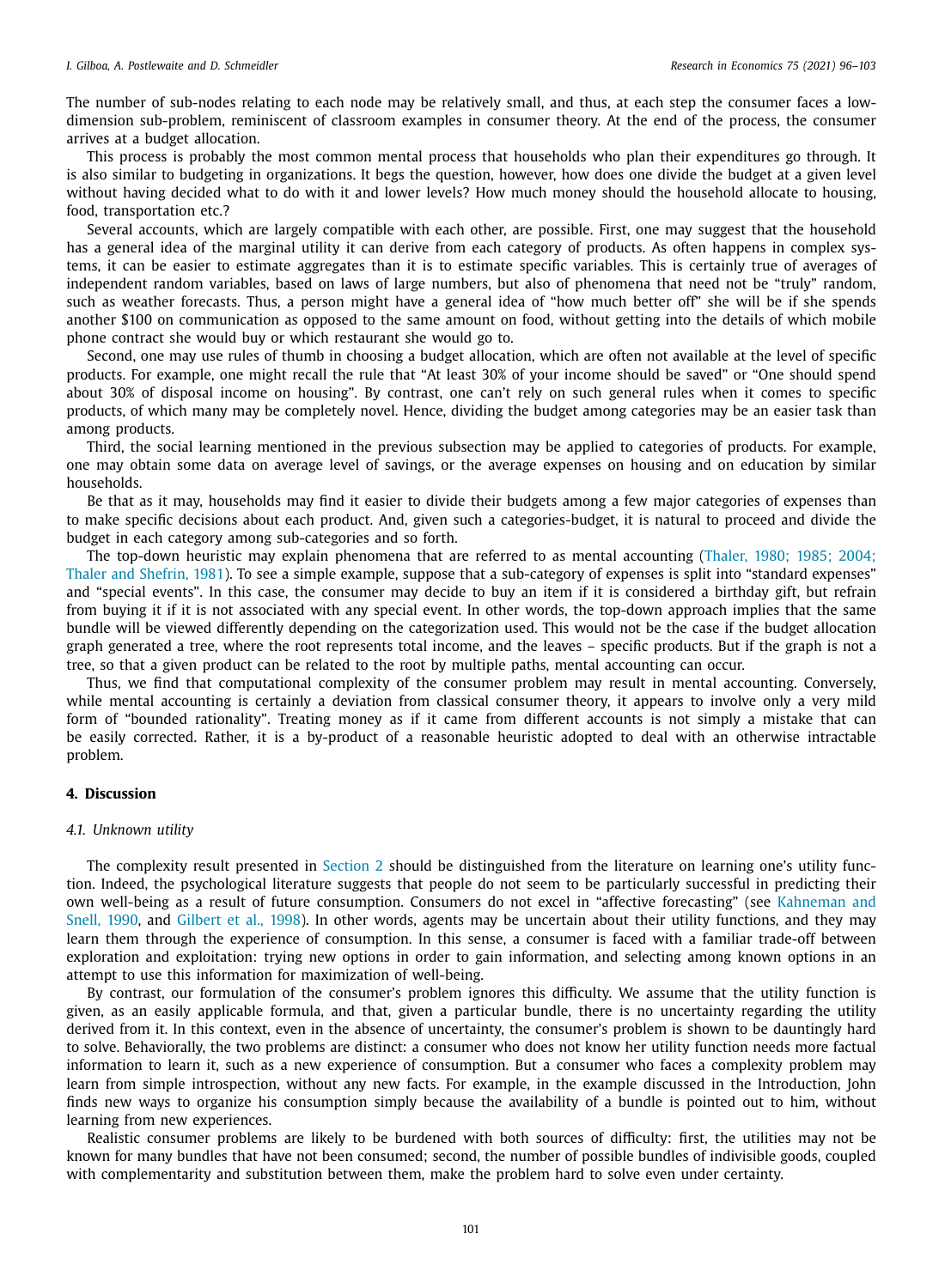# <span id="page-7-0"></span>*4.2. Mental accounting and bounded rationality*

Ever since mental accounting was introduced (Thaler, 1980; 1985; Thaler and [Shefrin,](#page-8-0) 1981), it has had several intuitive explanations, of which complexity is but one. People may divide their income into sub-budgets to cope with self-control problems, namely, with the risk of spending too much on some goods resulting in not having enough for others. (See a recent contribution by [Galperti,](#page-8-0) 2019.) Relatedly, a multiple-selves approach, where different agents are responsible for different decisions, can also result in mental accounting (see "narrow thinking" in Lian [\(2018\)\)](#page-8-0). Another explanation has to do with over-generalization, where the consumer suspects that the decision she would make at a given point may be repeated by her in the future, not being able to recall past consumption decisions. (See Gilboa and [Gilboa-Schechtman,](#page-8-0) 2003, who relate mental accounting to the Absent-Minded Driver Paradox of Piccione and [Rubinstein,](#page-8-0) 1997.)

We argue that the computational complexity account of mental accounting provided here is "more rational" than the others. Suppose that a consumer could relegate her future consumption decisions to a computer program. Relegating decisions to a computer program allows her to deal with various self-control problems that may arise in the future. Further, she can ensure that the program keeps track of the large picture, and eliminates memory failures. Yet, the consumer cannot assume that the computer program will solve NP-Hard problems optimally. Hence, even if the consumer chooses to relegate her decisions to a machine, she may need to program various heuristics (such as sequential budgeting) and mental accounting may be one of the heuristics.

#### *4.3. Predetermined utility*

Our formulation of the consumer problem takes the utility function as part of the input. One may wonder whether this is a plausible model of the problem consumers face. After all, each consumer has a specific utility function, and our focus is on deterministic preferences. Why would a consumer have to think about other utility functions? The question is particularly relevant as specific functions need not be hard to maximize. For example, if  $u(x) = x_1$  it is trivial to find an optimal bundle. Further, evolution, which may have shaped consumer preferences to begin with, might have also equipped consumers with the tools to find such an optimal bundle.

However, as mentioned above, in the neoclassical model the utility function encodes all the information about the products characteristics, the way and degree they satisfy needs etc. Considering Problem 1 again, the consumer considers subsets of five products, each of which is only denoted by an index. The fact that, for instance, Product 1 can satisfy the needs "phone" and "text", but not the other needs, is given only in the utility function. When new products are introduced into the market, the number of variables grows and the utility function has to be re-defined to describe the consumer's preferences given the new available bundles. It thus seems to us reasonable to assume that a single consumer faces an optimization problem where the utility function is part of the input.

## **Declaration of Competing Interest**

Authors declare that they have no conflict of interest.

# **Appendix A. Proof**

#### **Proof of Proposition 1:**

We prove the result by reducing the following problem, which is known to be NP-Complete (Gary, [Johnson,](#page-8-0) 1979) to the General Consumer Problem:

**Problem COVER:** Given a natural number *r*, a set of *q* subsets of  $S = \{1, ..., r\}$ ,  $\mathfrak{S} = \{S_1, ..., S_q\}$ , and a natural number  $t \leq q$ , are there *t* subsets in  $\mathfrak{S}$  whose union contains *S*?

(That is, are there indices  $1 \leq j_1 \leq \ldots \leq j_t \leq q$  such that  $\bigcup_{l \leq t} S_{j_l} = S$ ?)

Let there be given an instance of COVER: a natural number *r*, a set of subsets of  $S = \{1, \ldots, r\}$ ,  $\mathfrak{S} = \{S_1, \ldots, S_q\}$ , and a natural number *t*. Let  $(y_{ij})_{i\leq q, j\leq r}$  be the incidence matrix, namely  $y_{ij} = 1$  if  $j \in S_i$  and  $y_{ij} = 0$  if  $j \notin S_i$ .

We now define the associated consumer problem. Let  $n = q$ . For  $i \le n$ , let  $p_i = 1$ , and define  $I = t$ . Next, define *u* by

$$
u(x_1,\ldots,x_n)=\prod_{j\leq r}\sum_{i\leq n}y_{ij}x_i.
$$

Finally, set  $\bar{u} = 1$ .

A bundle  $(x_1,...,x_n) \in \mathbb{Z}_+^n$  satisfies  $\sum_{i\leq n} p_i x_i \leq I$  and  $u(x_1,...,x_n) \geq \bar{u}$  iff  $\sum_{i\leq n} x_i \leq t$  and  $\sum_{i\leq n} y_{ij} x_i \geq 1$  for every  $j \leq r$ . In other words, the consumer has a feasible bundle  $x = (x_1, \ldots, x_n)$  obtaining the utility of 1 iff (i) no more than *t* products of  $\{1,\ldots,n\}$  are purchased at a positive quantity at x, and (ii) the subsets  $S_i$  corresponding to the positive  $x_i$  form a cover of  $S = \{1, \ldots, r\}$ . Observe that the construction above can be performed in linear time.

It is left to show that we have obtained a legitimate utility function *u*. Continuity holds because this is a well-defined function that is described by an algebraic formula. Since  $y_{ij} \ge 0$ , *u* is non-decreasing in the  $x_i$ 's. We turn to prove that it is quasi-concave.